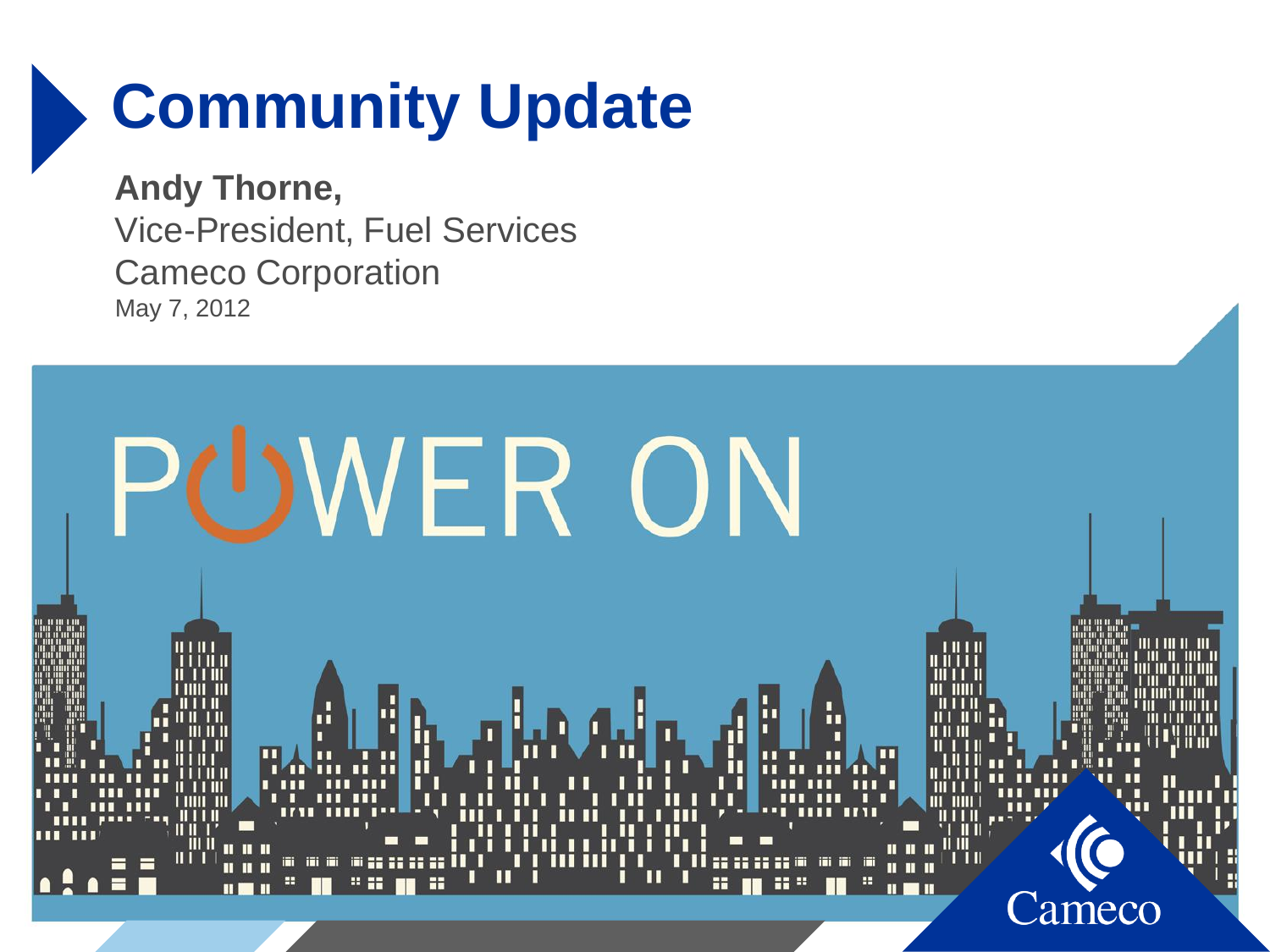#### **Presentation Overview**



- **Relicensing**
- **Public Opinion Research**
- **Port Granby Waste Management Facility**
- **Question-And-Answer Session**

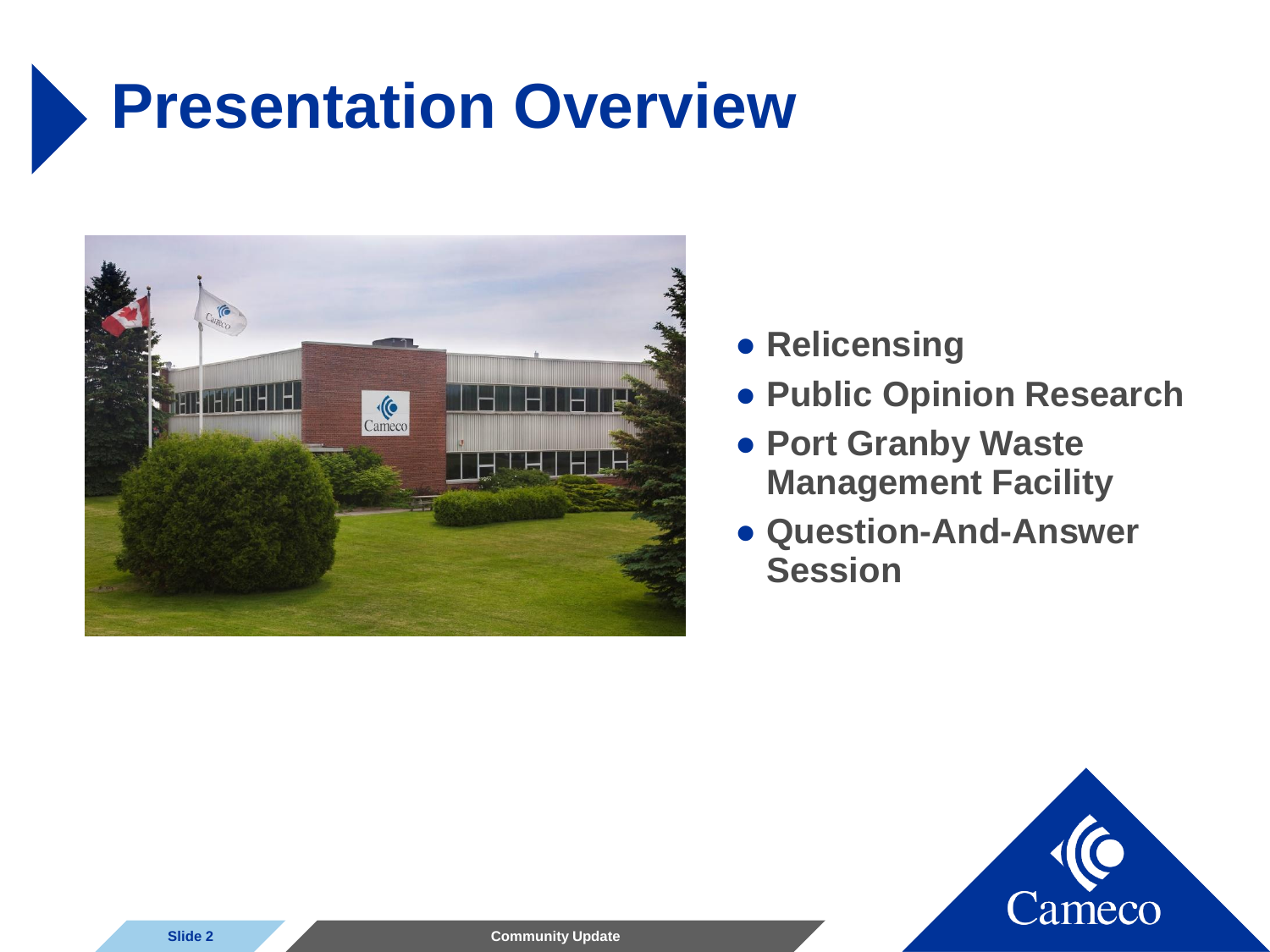

# **Safetymatters**



**Slide 3 Community Update**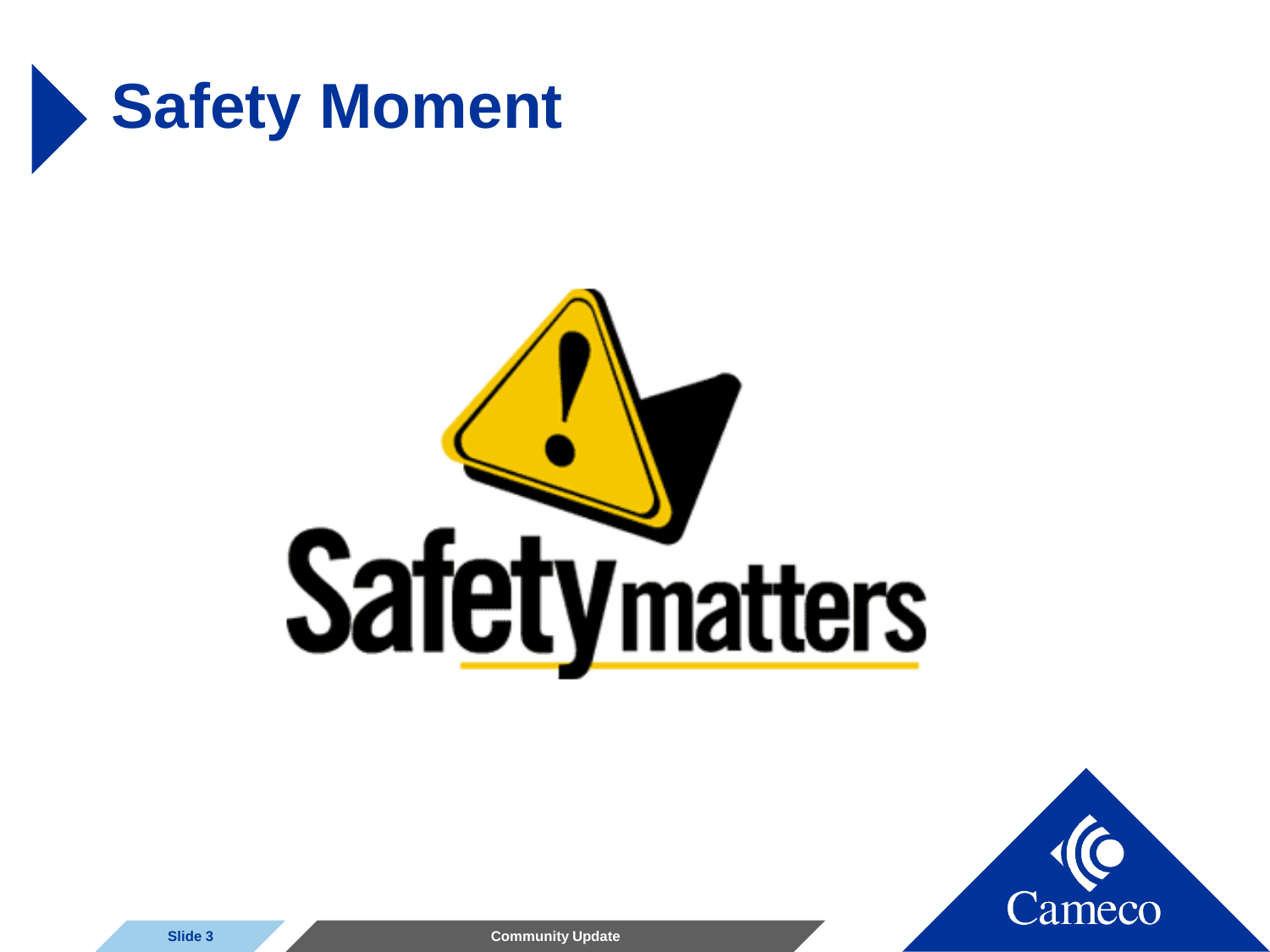- **New operating licences from CNSC**
	- **Five years for Port Hope conversion facility**
	- **10 years for Cameco Fuel Manufacturing**
- **Extensive public participation**
- **Many topics raised, including:** 
	- **Economic impact;**
	- **Emissions;**
	- **Location**
	- **Community health; and**
	- **Community involvement**

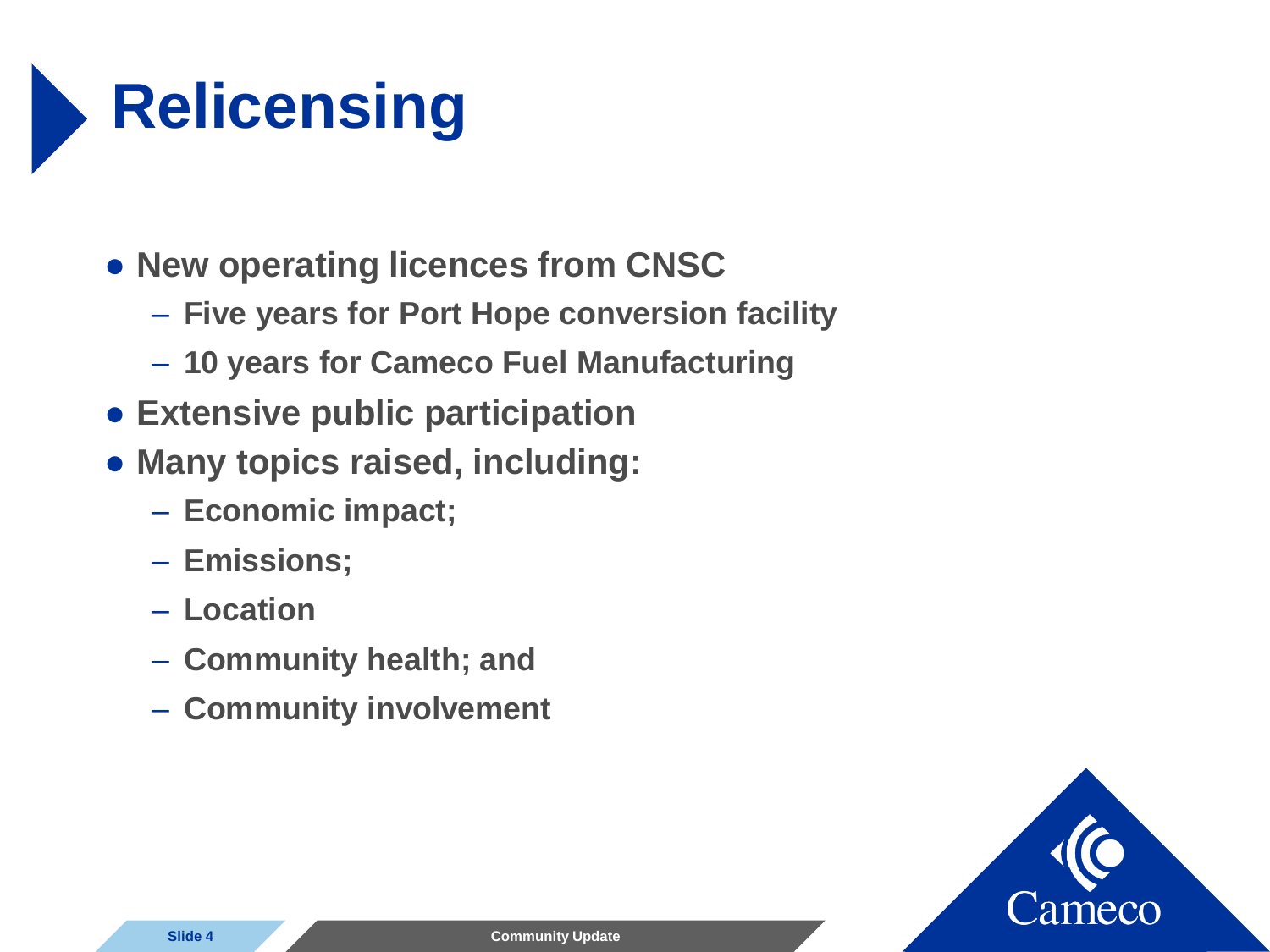● **Transcript and** *Record of Proceedings Including Reasons for Decision* **available on CNSC website**

**[http://www.nuclearsafety.gc.ca](http://www.nuclearsafety.gc.ca/)**

● **Some copies available on disk at reception table**



Canadian Nuclear Safety Commission Commission canadienne de sûreté nucléaire

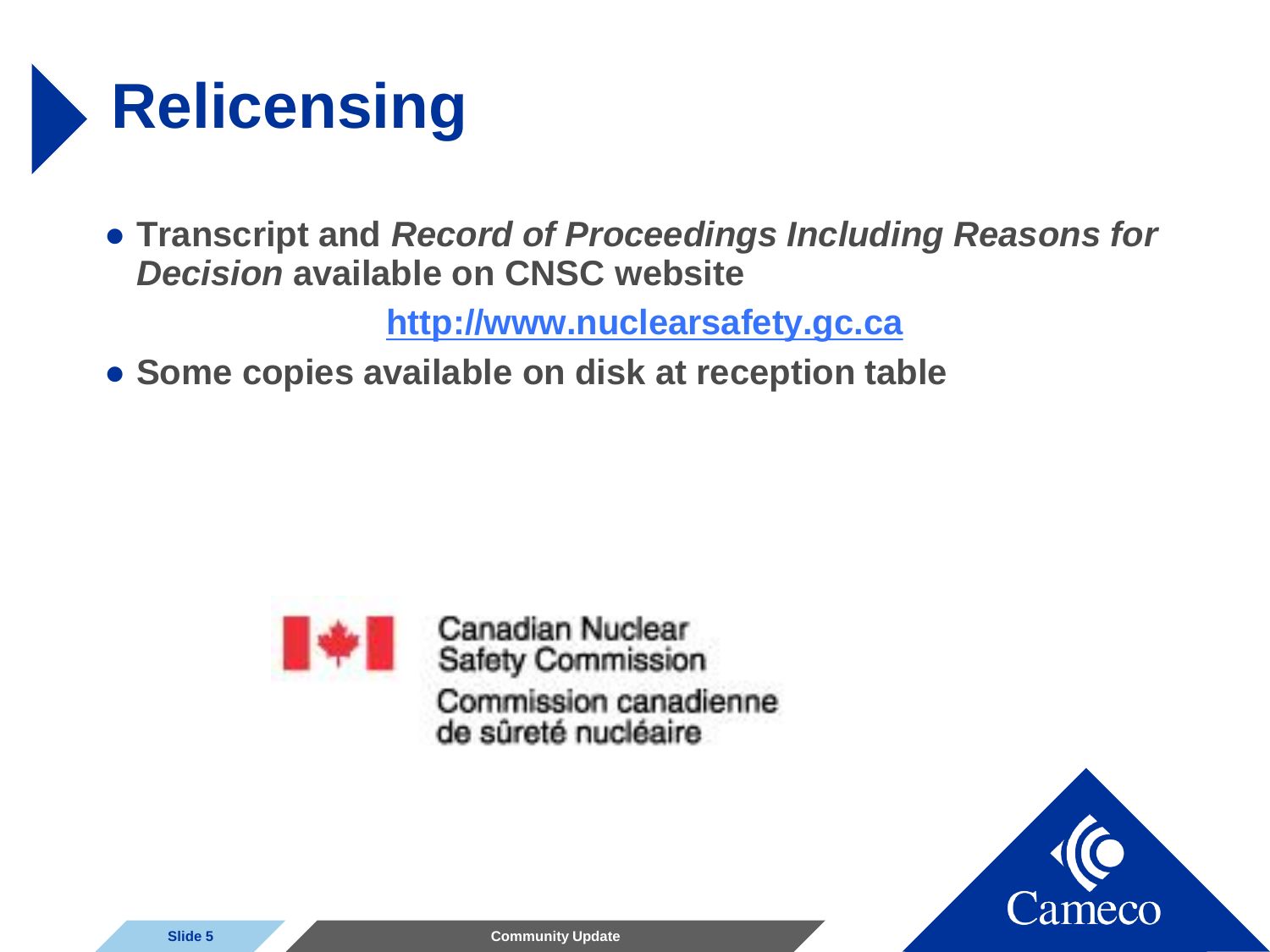- **"……, the Commission concludes that the operating performance at the facility provides a positive indication of Cameco's ability to adequately carry out the activities under the proposed licence, and to provide adequate protection to the health and safety of persons and the environment."**
- **"CNSC staff stated that there is no requirement for a facility to have a buffer zone as long as there are sufficient controls in place to protect the public and the environment.."**
- **"The Commission recognizes that a buffer zone is not required for the facility and is satisfied that the facility does not pose an unreasonable risk to the health and safety of persons or the environment in its present location."**

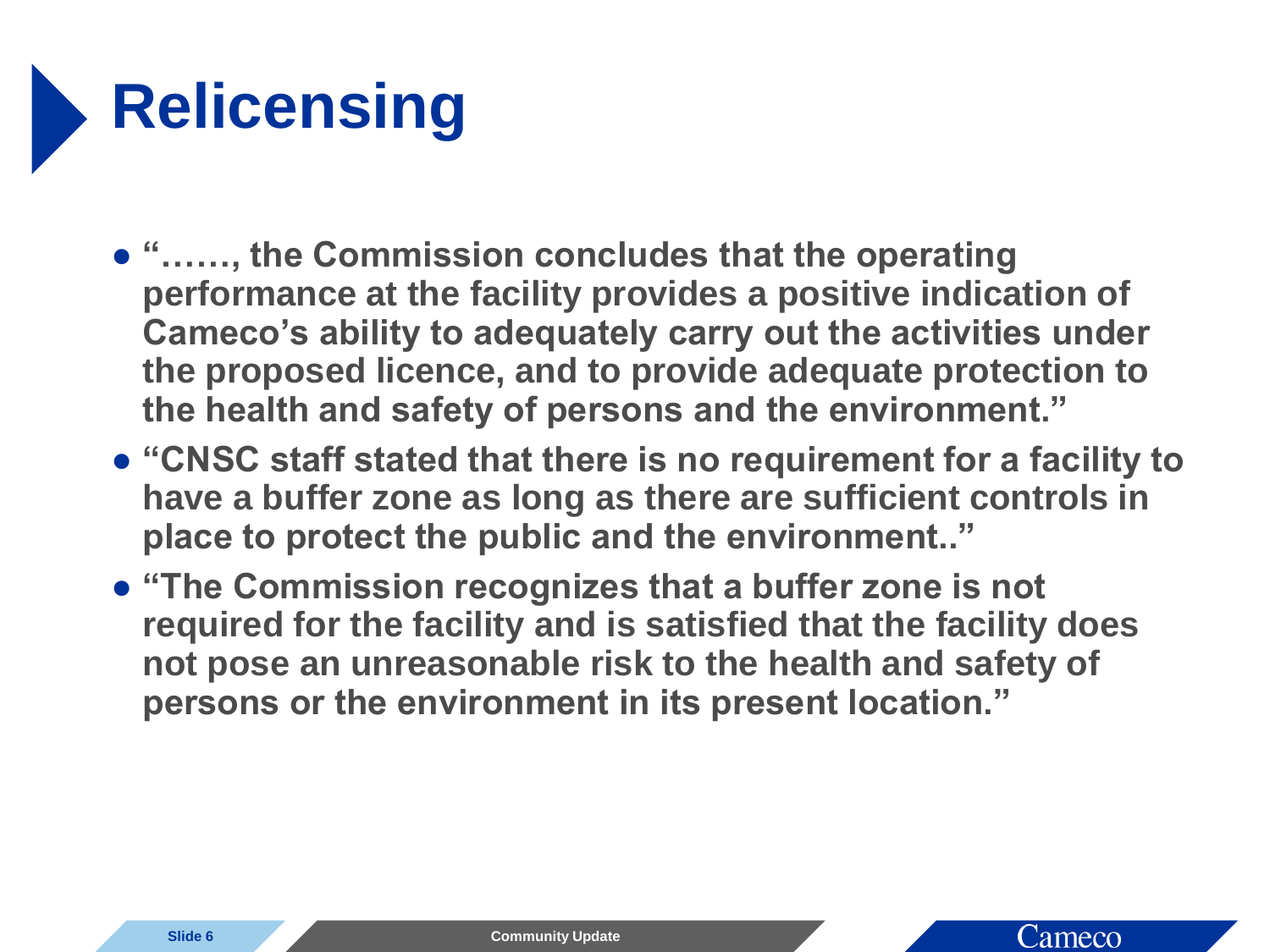- **"Regarding health studies, the Commission is satisfied with CNSC staff's findings that there is no increased risk to the residents of Port Hope associated with the operation of Cameco's facilities."**
- **"The Commission does not accept Cameco's request to retain the existing licence condition regarding the release of process water effluent and notes that Cameco can apply for a licence amendment in the future."**
- **"…… Cameco does not use social media and acknowledged the difficulty in engaging youth. The Commission encourages Cameco to improve this aspect of its public information program."**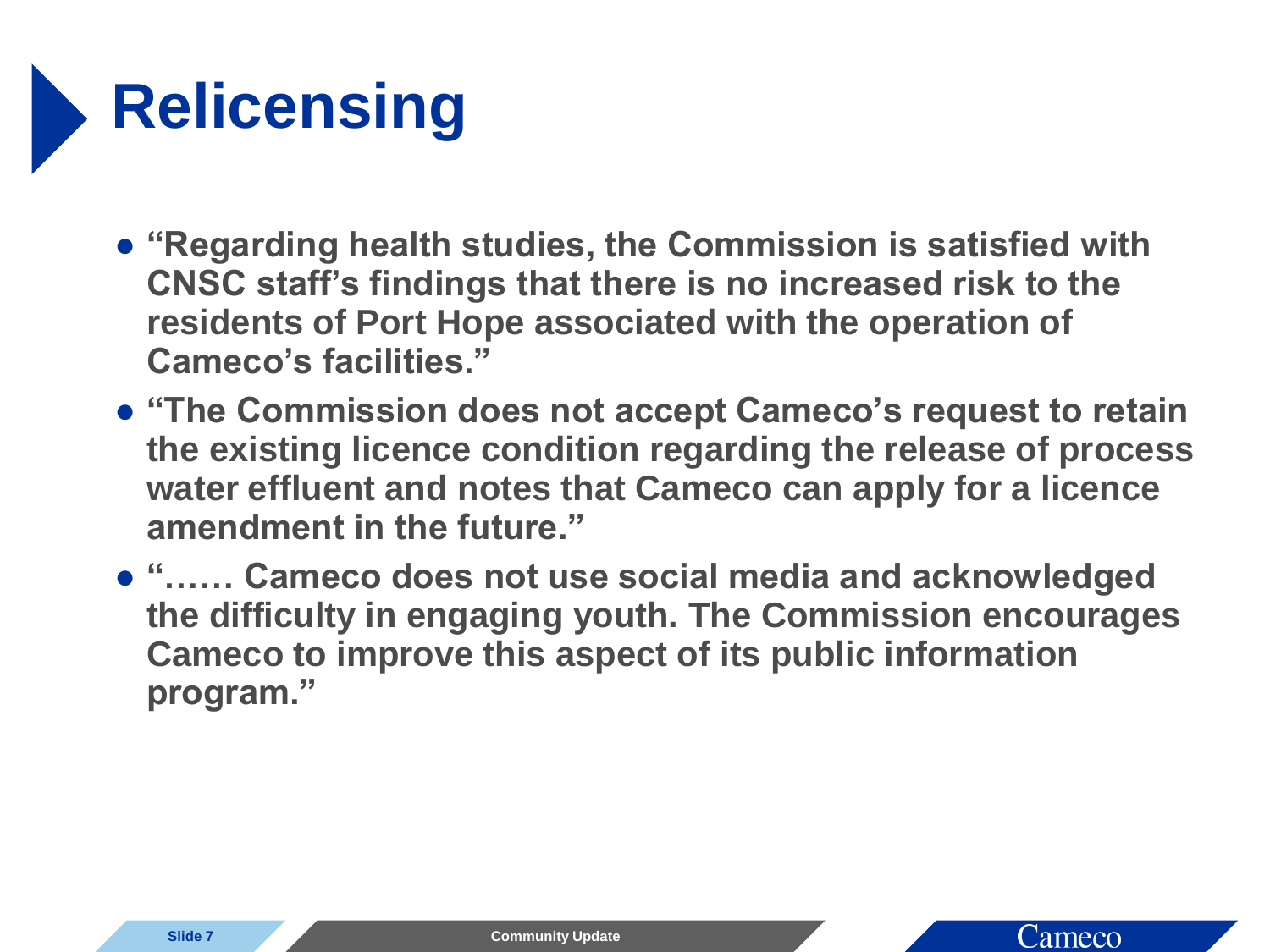## **Public Opinion Research**



- **Annual public opinion research in Port Hope began in April**
- **400 residents will be surveyed by phone**
- **Results help Cameco refine public information program and identify key issues of interest**
- **Final report summary will be posted on FSD at: www.camecoporthope.com**

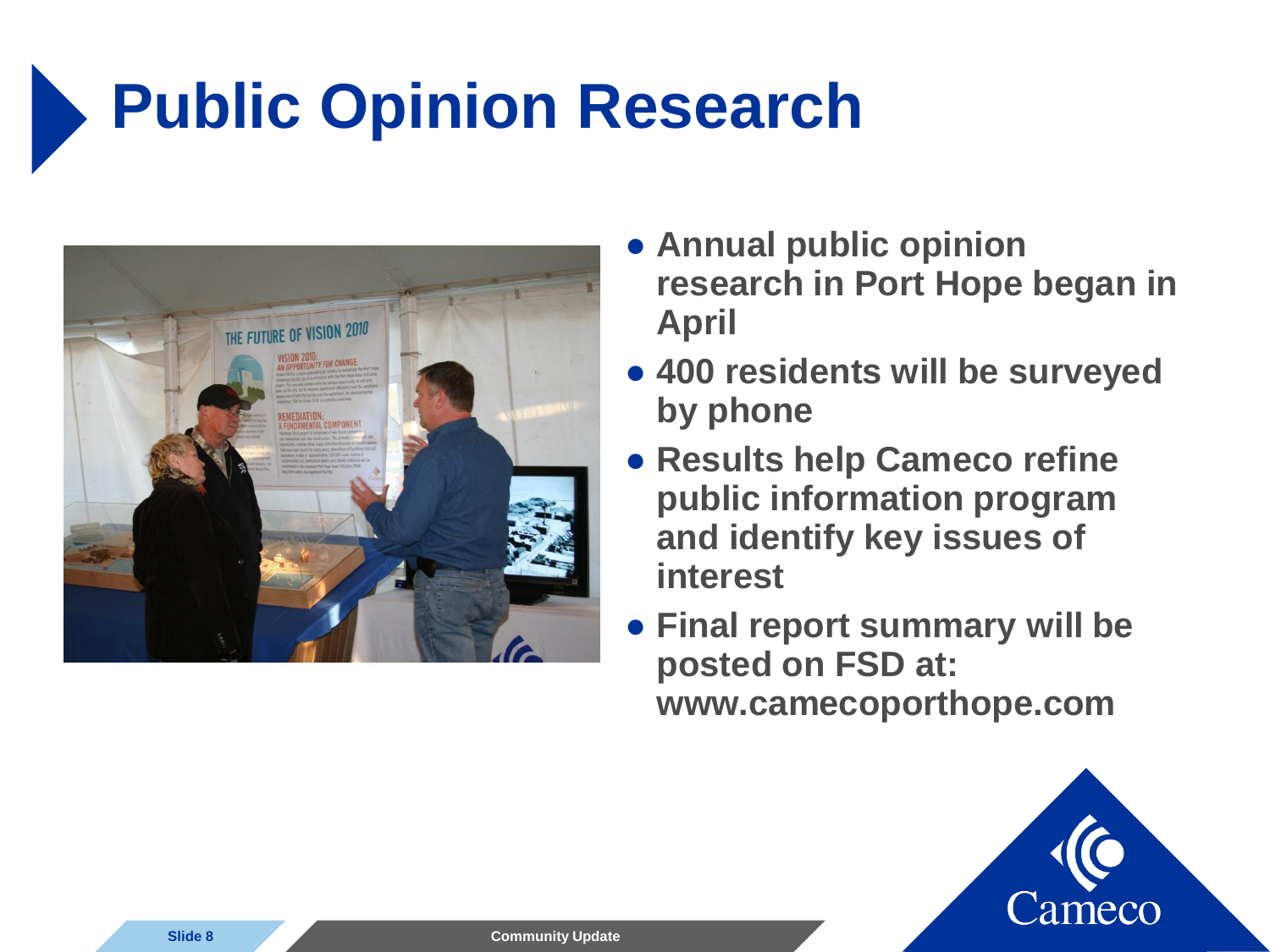#### **Port Granby Waste Management Facility**

- **Ownership transferred to Government of Canada**
- **Land north of Lakeshore Road is included (680 acres in total)**
- **Transition agreement with PHAI**
- **Cameco has now completed transfer of both waste sites inherited from Eldorado (Welcome and Port Granby)**